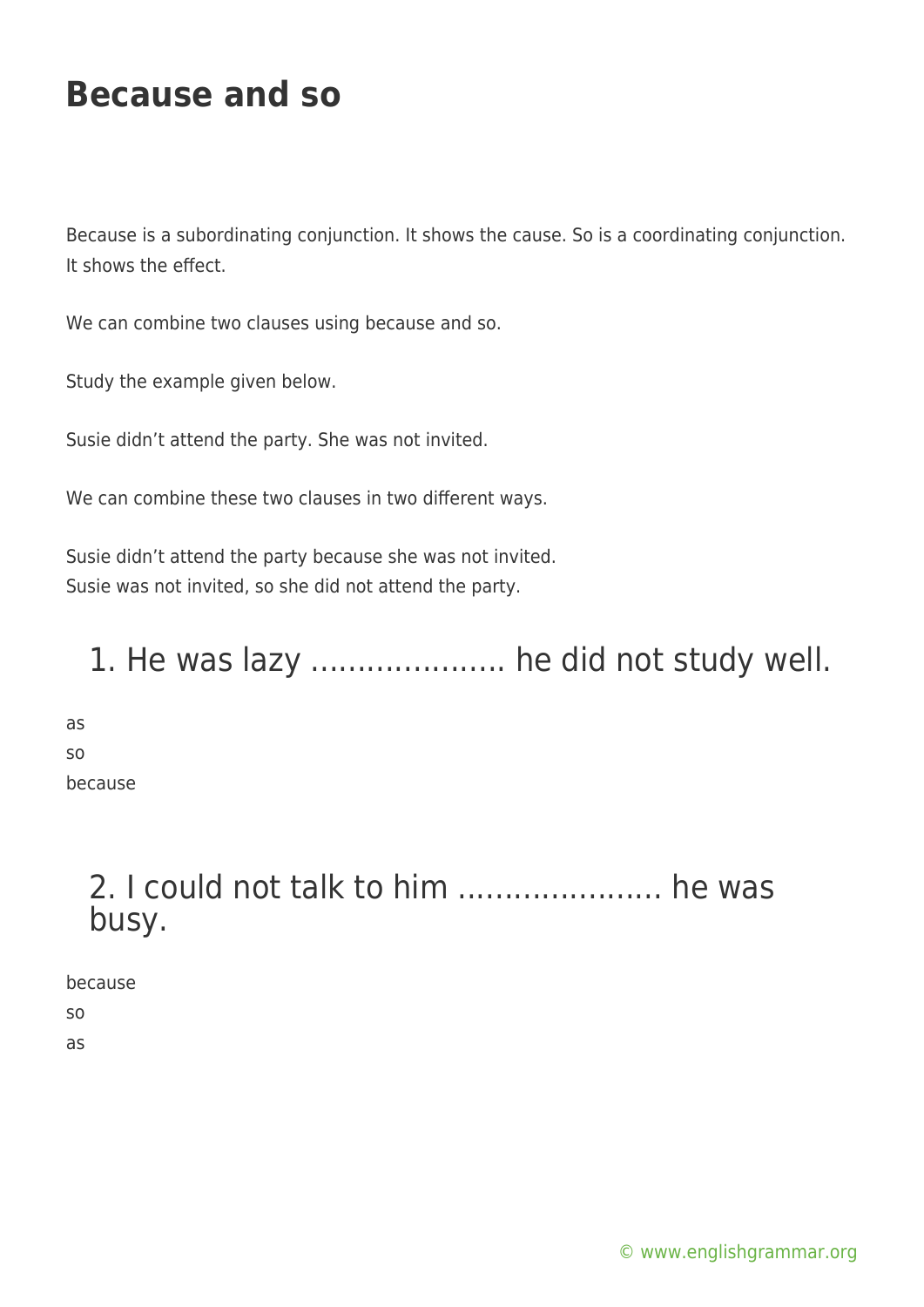## **Because and so**

3. He was ill .......................... he did not attend school for a week.

so because as

### 4. He was sick ..................... they took him to hospital.

so because as

#### 5. The teacher asked him to go out ....................... he misbehaved in the class.

because

as

so

6. We left the windows open .......................... it was warm.

because

so